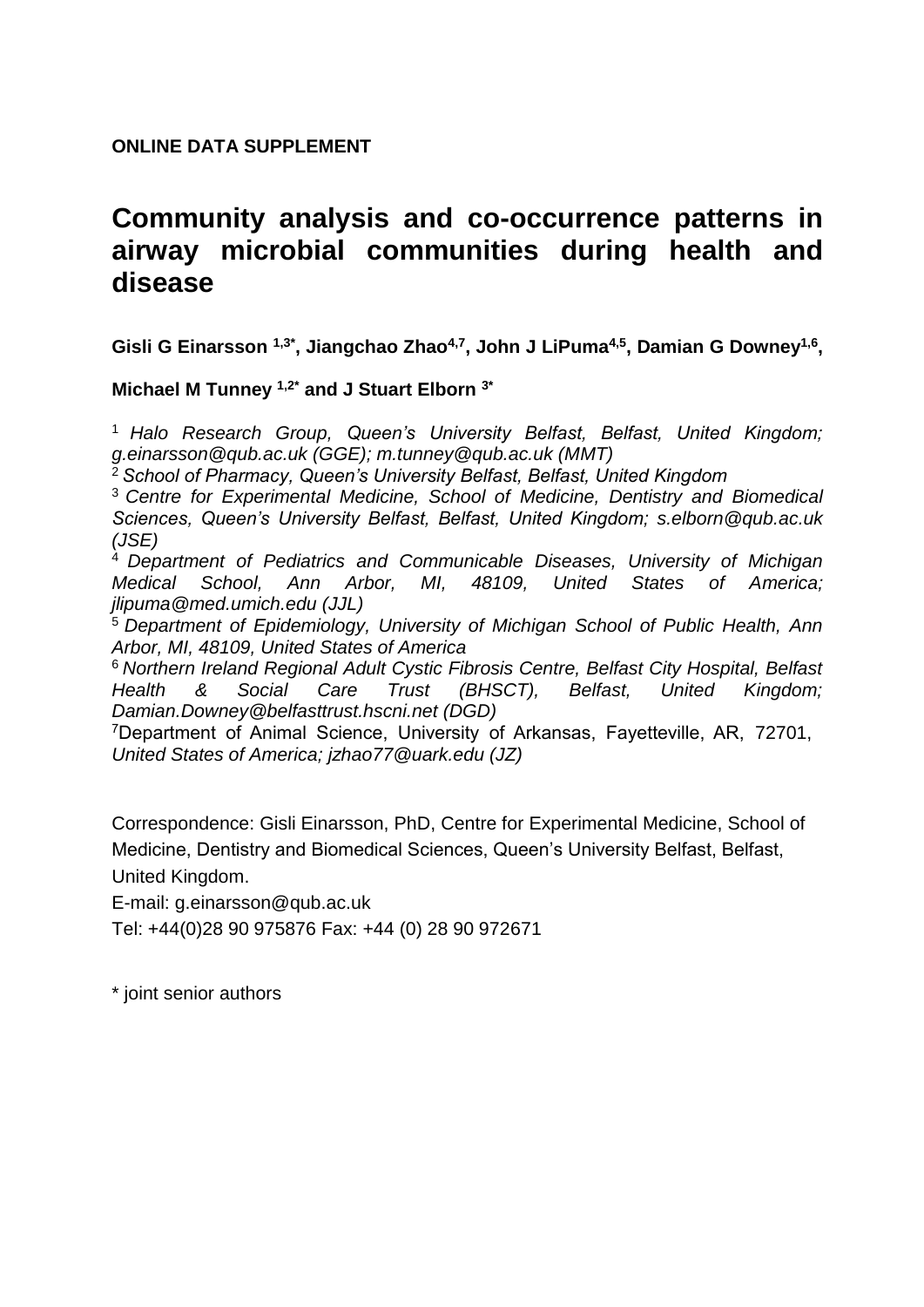### **Detailed Methods:**

#### **Methods:**

### *Cohorts and Sample Data Processing*

Sample information for the HMP dataset was gathered from the information available at [http://hmpdacc.org,](http://hmpdacc.org/) followed by retrieval of the relevant sequence data from the NCBI's sequence read archive (*SRA*) [\(http://www.ncbi.nlm.nih.gov/sra\)](http://www.ncbi.nlm.nih.gov/sra) using the "SRAdb" library in the Bioconductor [\(http://bioconductor.org/biocLite.R\)](http://bioconductor.org/biocLite.R) package as implemented in the R environment [\(http://www.r-project.org\)](http://www.r-project.org/). Following retrieval of the HMP datasets, all the sequence data was concatenated prior to initiation of data processing and analysis.

For each sample, low quality amplicons of less than 200 nucleotides, potential chimeric sequences and singleton (i.e., those represented by a single sequence) sequences were removed, followed by screening and removal of all amplicons of non-bacterial origin from the dataset inferring various datasets obtained from the NCBI Reference Sequence Database repository [\(http://www.ncbi.nlm.nih.gov/refseq/\)](http://www.ncbi.nlm.nih.gov/refseq/). Following quality filtering, samples were normalized to 2000 sequence reads to allow for comparison between samples that contained unequal number of amplicon reads. Taxonomic tables (OTU tables; OTU = Operational taxonomic units are defined according to clustering on the basis of DNA 97% sequence identity) for the community as a whole were prepared using the UCLUST algorithm [\(1\)](#page-8-0) during analysis in the QIIME pipeline (v 1.8.0) [\(2\)](#page-8-1). For OTU and taxonomic assignments of sequences, the open-reference OTU picking method as implemented in QIIME was applied, followed by sequences being assigned to their corresponding taxonomic ranks using the Ribosomal Database Project (RDP) Naïve Bayesian Classifier v.2.2 [\(3\)](#page-8-2), at the default confidence threshold of 0.8, trained on the SILVA reference database (release 111) [\(4\)](#page-8-3).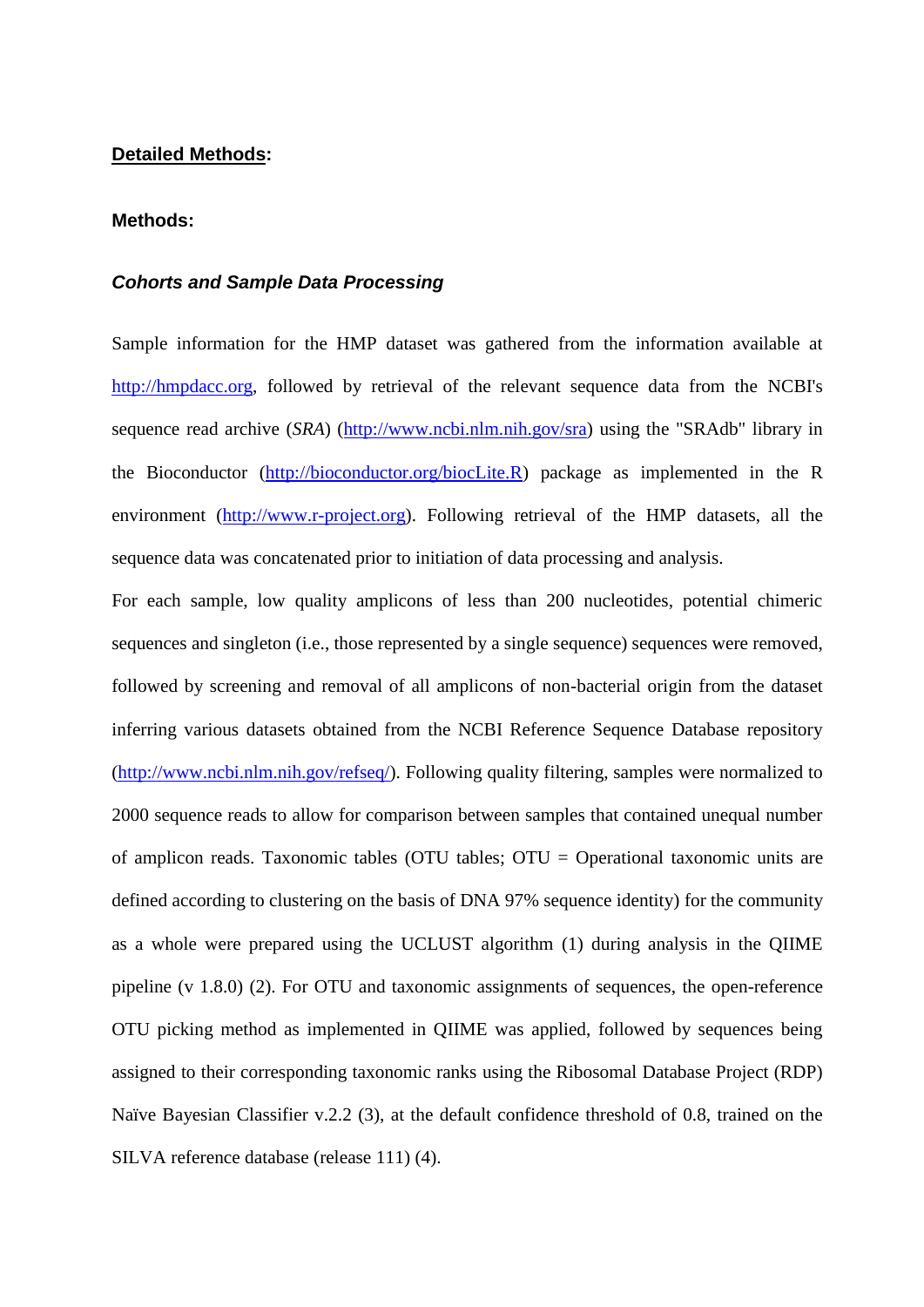454-FLX Titanium sequence data for all ten sites of the upper airways used in this study were acquired from the HMP 16S rRNA sequence depository [\(http://hmpdacc.org/HMQCP/\)](http://hmpdacc.org/HMQCP/). 454- FLX Titanium sequence data for all corresponding BE samples used in this study were deposited to the EBI Sequence Read Archive [\(http://www.ebi.ac.uk/ena/\)](http://www.ebi.ac.uk/ena/) as a part of a previous study conducted by our group (13). 454-FLX Titanium sequence data for CF samples (sputum and mouthwash) were deposited to MG-RAST sequence depository [\(http://metagenomics.anl.gov/\)](http://metagenomics.anl.gov/) as a part of a previous study conducted by our group (12, 15). Furthermore, to increase the number of stable patients in our CF cohort, raw data from the University of Michigan were provided by Professor John LiPuma. To avoid duplication of previously deposited sequence data, we have provided one FASTA (.fna) file containing all our demultiplexed sequences used in this study, which is available from the MG-RAST database [\(http://metagenomics.anl.gov/linkin.cgi?metagenome=4633193.3\)](http://metagenomics.anl.gov/linkin.cgi?metagenome=4633193.3) with MG-RAST ID: mgm4633193.3. A mapping file associated with the current study is provided as Supplementary File S1.

#### *Comparison between community structures*

To assess the distribution of taxa within the airways as a whole, we ranked taxa according to their mean relative abundance from the normalised dataset into three main categories. The "Generalist" or "core" taxa were determined according to individually assigned OTUs at the sequence level and here represents the fraction of samples that an OTU was observed in to be considered to belong to the "core" microbiota, with the cut-off set as those taxa occurring in at least >70% of all samples from the main OTU table as implemented in QIIME. The second group consisted of "Niche Specialists" and was defined as those taxa showing strong niche association (with the majority of the sequence counts originating in a single cohort). The third group consisted of "Chronic Airways Disease Specialists" and was defined as those taxa representing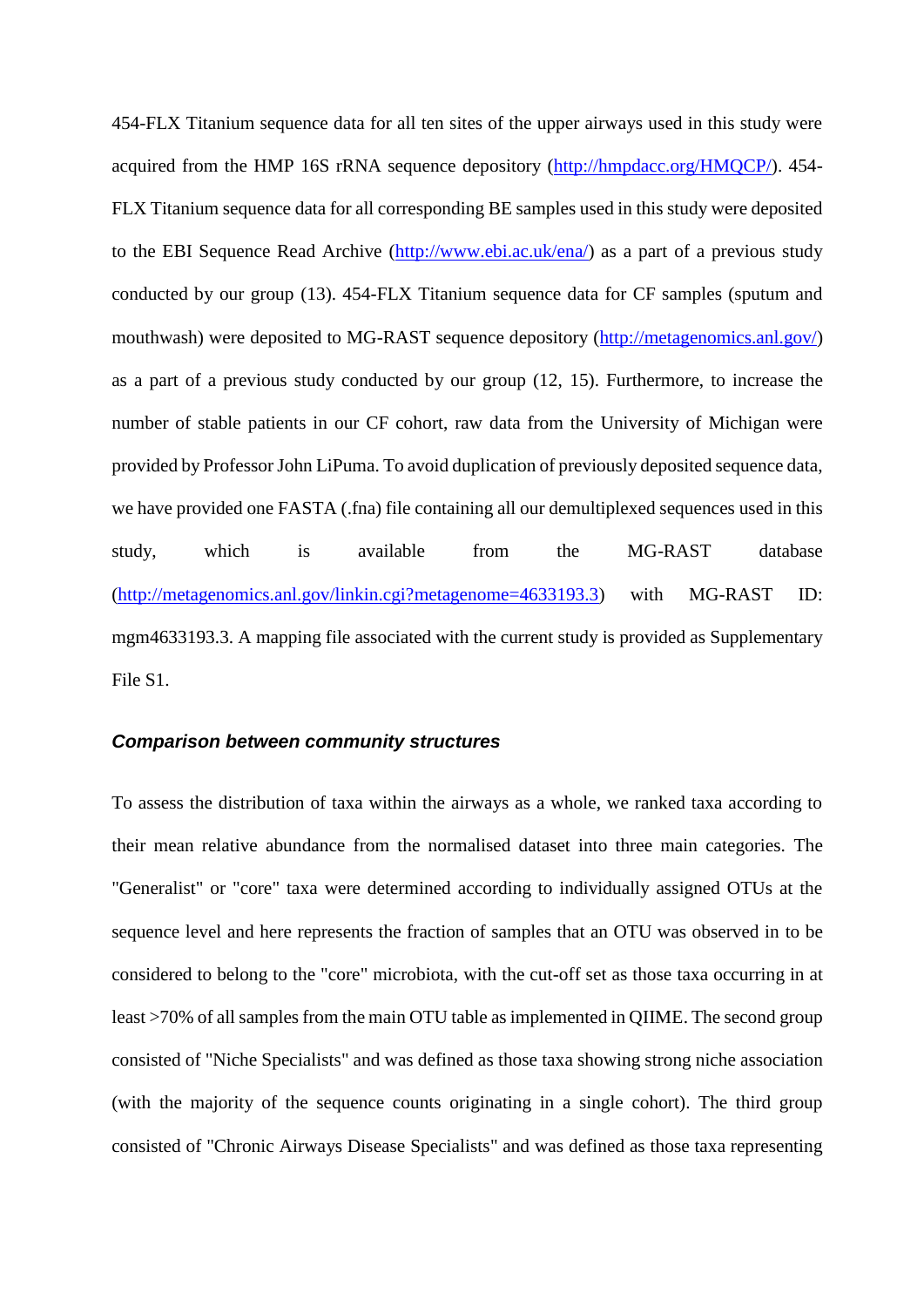the majority of the relative abundance and occurrence associated with chronic disease (CF or BE). Community metrics were assessed on the basis of taxa richness, i.e. the number of normalised OTUs per sample, and by the nonparametric Shannon-Wiener (SW) diversity index.

#### *Co-occurrence analysis*

To assess if non-random co-occurrence patterns existed within our sample cohort, we initially performed calculations based on the *C*-score (checkerboard units) calculations [\(5\)](#page-8-4) under a null model with preserved site frequencies. The *C*-score measures the average number of checkerboard units, or co-occurrences, between all possible OTU pairs and enabled determination of whether taxa/genera tended to aggregate together more than would be expected due to chance alone.

For further simplification of this complex dataset and analysis of potential co-occurrence between the more prevalent groups, we retained data for taxa that accounted for >0.5% of sequences in the 1057 samples of the combined upper-airways for inter-sample comparisons with CF, CFMW and BE. For niche associated co-occurrence analysis, we retained taxa that accounted for >0.1% of all sequences in each individual cohort. By applying a filtering step prior to the generation of any potential co-occurrence networks, we reduced both the overall complexity of the data, as well as the effect of false-positive correlations arising from spurious associations caused by poorly represented OTUs (containing many zeros in large community/abundance based matrices) within the dataset.

Network inference was generated by calculating all possible Spearman´s rank correlation coefficients  $(\rho)$  between taxon pairs. To further limit potential false-positive, or spurious associations between corresponding taxon pairs, we performed multiple testing correction, which produced adjusted p-values according to the Benjamini-Hochberg-Yekutieli false discovery rate (FDR) correction. We considered a valid co-occurrence between two different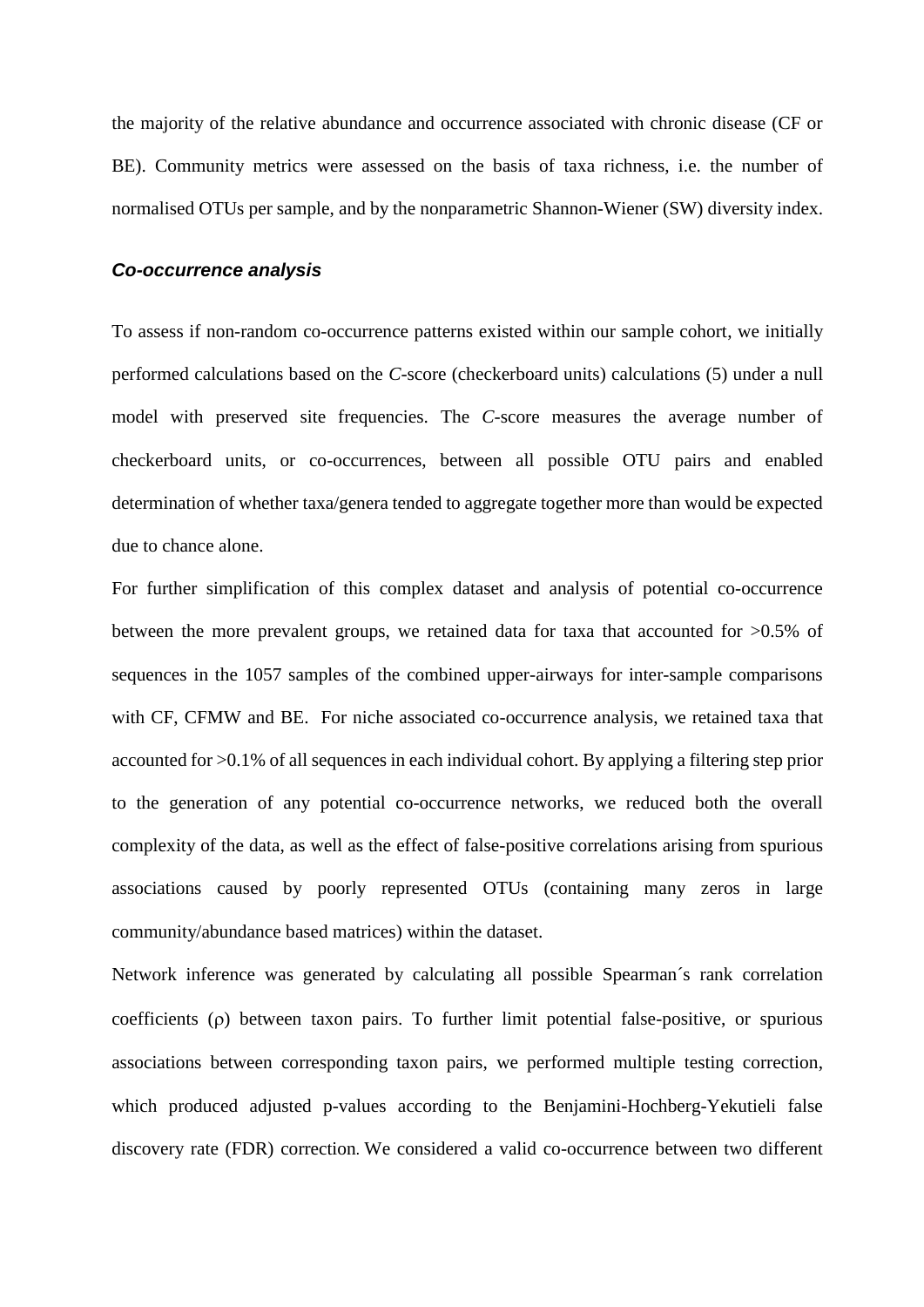taxa if the Spearman's correlation coefficient ( $\rho$ ) was both  $>0.5$  and statistically significant (adjusted  $p<0.005$ ). In the reconstructed co-occurrence networks, all nodes represent taxa that show at least 97% identity, with the edges (i.e., connections) corresponding to a significant correlation between nodes (i.e., taxa; based on  $\rho$  and significance according to the adjusted pvalue).

#### *Community variance - Principal Component Analysis*

To compare the effect each taxon had on the observed variance within its environment, we conducted principal component analysis (PCA) on the normalized OTU abundance measures.

# *Technical variance - using unweighted and weighted UniFrac distance metrics and Bray-Curtis dissimilarities*

To assess if differences in primer combination for amplicon generation, e.g. a subset of samples were processed using V1V2 region of the 16S rRNA marker gene compared to V1V3 for the majority of the other samples, affected the results we looked at factors associated with the microbiota community structure, as assessed using PERMANOVA with the adonis function (9999 permutations) of the unweighted and weighted UniFrac distances metrics and Bray-Curtis dissimilarities vegan package in R [\(6\)](#page-8-5).

## *Statistical analysis*

All statistical analyses and graphical representations were carried out in Graphpad Prism (ver. 5.00) and the R environment [\(http://www.r-project.org\)](http://www.r-project.org/) using vegan (version 2.4-1) [\(6\)](#page-8-5), igraph [\(7\)](#page-8-6), ggplot2 (version 2.1.0) [\(8\)](#page-8-7), phyloseq (version 1.18.0) [\(9\)](#page-8-8), ampvis (version 1.26.0) [\(10\)](#page-8-9), stringr (version 0.6.2) [\(11\)](#page-8-10), reshape2 (version 1.2.2) [\(12\)](#page-8-11), grid (version 3.0.1) [\(13\)](#page-8-12) and vegan (2.4-3) packages. Post analysis and visualisation of co-occurrence networks was performed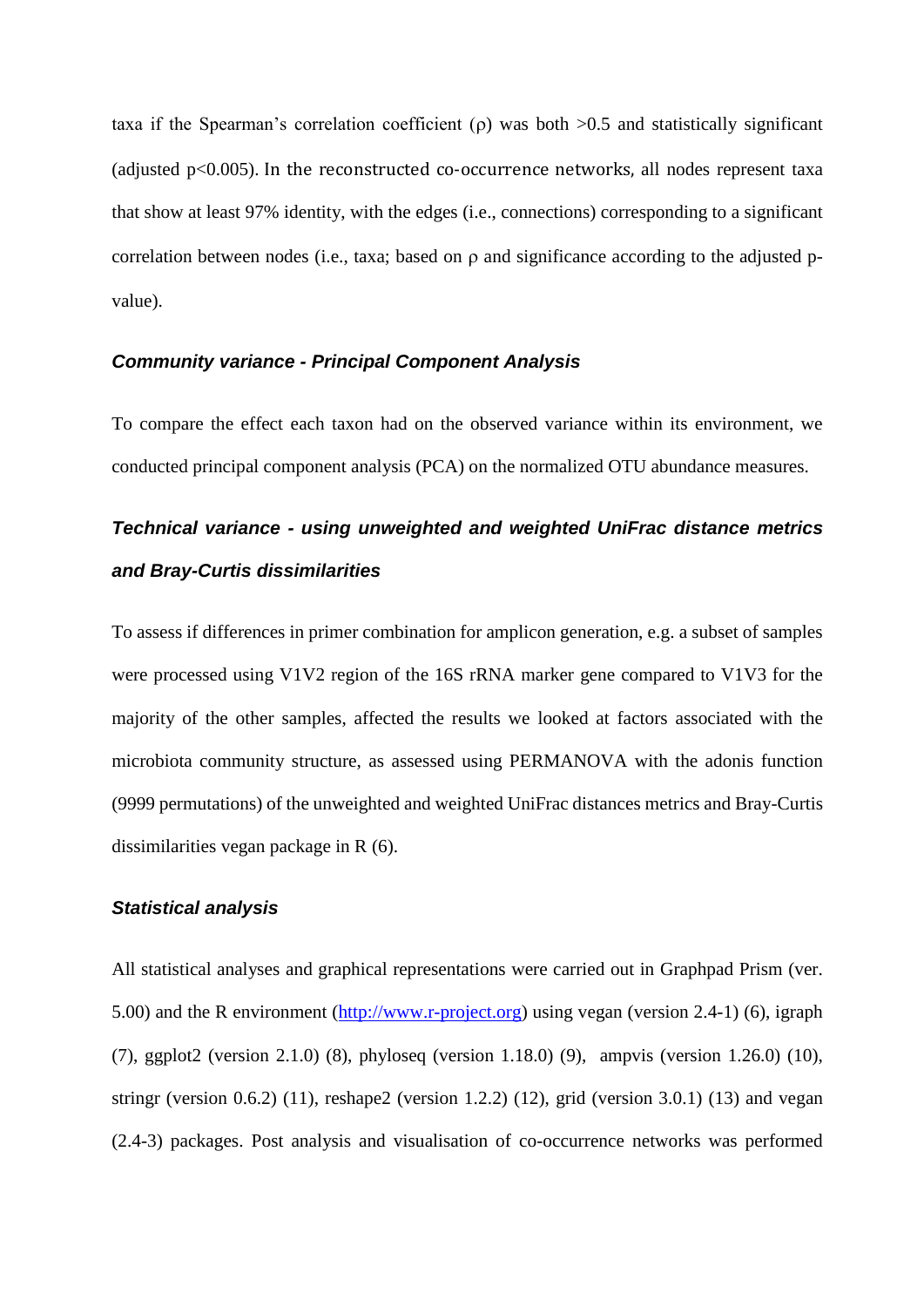within the Gephi package (release 0.8.2) [\(14\)](#page-8-13). A Spearman rank correlation coefficient  $(\rho)$  was calculated to measure the strength of association between different taxa, as implemented in the Hmisc (version 3.12-2) [\(15\)](#page-8-14) in the R environment [\(http://www.r-project.org\)](http://www.r-project.org/).

Community richness and diversity was compared between three or more cohorts by the Kruskal-Wallis test, followed by post-hoc testing using the non-parametric Mann-Whitney test with Bonferroni adjustment to evaluate differences between two sample cohorts. *P*<0.05 values were deemed statistically significant. Species assignment (closest neighbor - "best hit") to short amplicon sequences from a number of the most prevalent taxa in both upper and lower airways was attempted through a local implementation of BLASTn algorithm against RefSeq microbial reference sequence database release 61 (ftp://ftp.ncbi.nlm.nih.gov/refseq/release/microbial/).

## *Comparison between community structures*

To assess the distribution of taxa within the airways as a whole, we ranked taxa according to their mean relative abundance from the normalised dataset into three main categories. The "Generalist" or "core" taxa were determined according to individually assigned OTUs at the sequence level and here represents the fraction of samples that an OTU was observed in to be considered to belong to the "core" microbiota, with the cut-off set as those taxa occurring in at least 60% of samples from either disease associated cohorts (CF, BE and CFMW) and health associated cohorts (upper airways) and in >70% of all samples (combined) from the main OTU table as implemented in QIIME. The second group consisted of "Niche Specialists" and was defined as those taxa showing strong niche association (with the majority of the sequence counts originating in a single cohort). The third group consisted of "Chronic Airways Disease Specialists" and was defined as those taxa representing the majority of the relative abundance and occurrence associated with chronic disease (CF or BE). Community metrics were assessed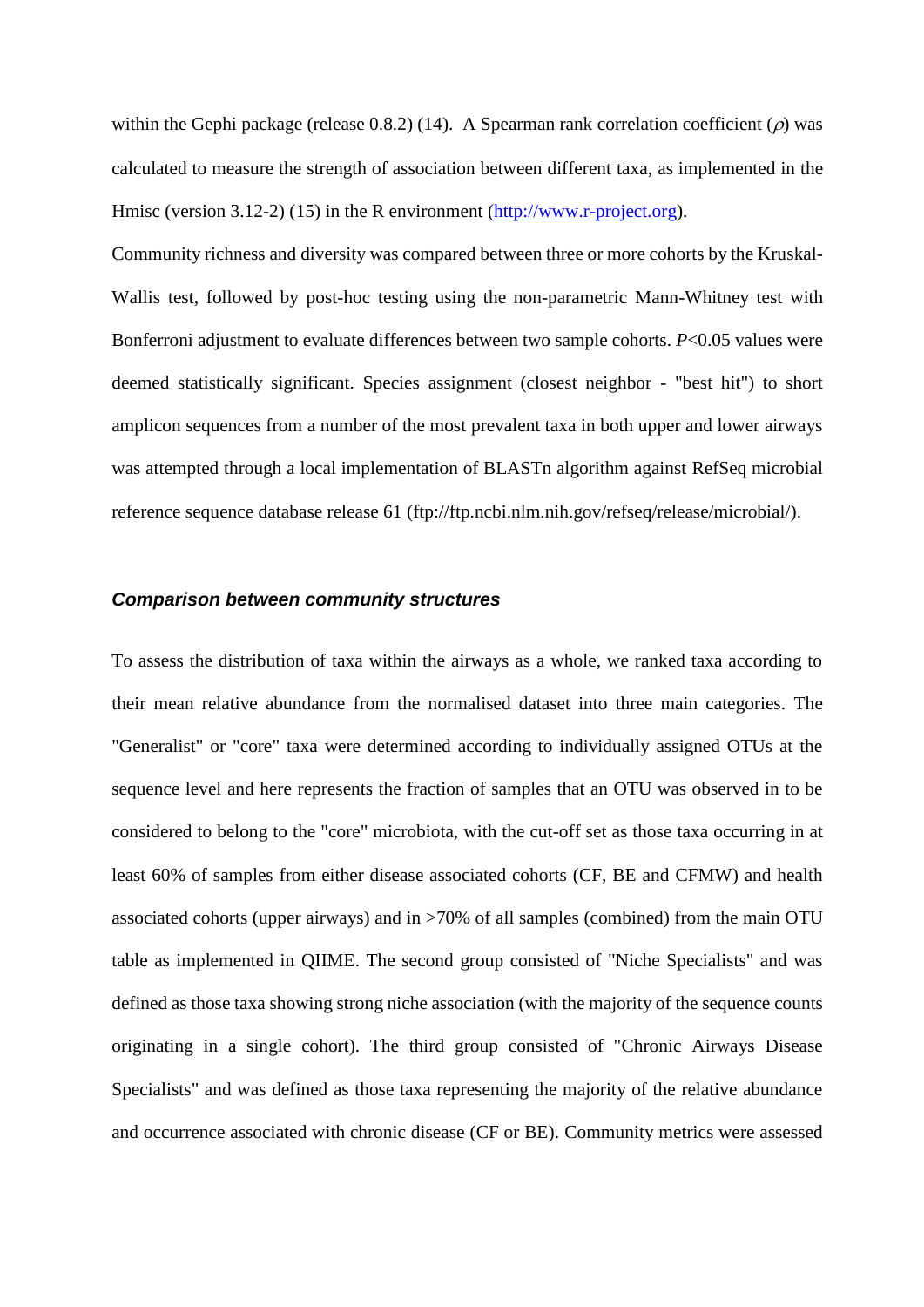on the basis of taxa richness, i.e. the number of normalised OTUs per sample, and by the nonparametric Shannon-Wiener (SW) diversity index.

#### *Community Structures affected by technical variation*

Comparison into if use of different overlapping primer pairing (V1V2 vs. V1V3) for a subset of sample belonging to the CF cohort the p-value of  $\langle 0.05 \rangle$  indicates that the grouping of samples by cohort and primer pairing is statistically significant. The  $R^2$  value indicates that approximately 3-6% of the variation in distances is explained by the effect of primer pairing (i.e. V1V2 vs. V1V3). The results confirm that there is limited effect caused by the different primer pairs, with the main affect, accounting for 23-51% of the variability depending on the distance metric used, being due to the niche the corresponding samples originated from (Supplementary Table 3). We further explored if the how this affected samples originating from the CF cohort and were generated using both V1V2 and V1V3 variable regions. The results showed that the effect within this cohort the variance explained accounted for 3-6% dependent on the metric used.

#### *Community differences within sites - species assignment and distribution*

Despite inherent limitations associated with the common methodologies used to assign taxonomic ranking to the species level, we performed species assignment to provide a snapshot of potential differences that may occur between health and disease associated communities. We examined a number of the main taxa associated with "core" communities (i.e., *Streptococcus* spp., *Prevotella* spp., and *Veillonella* spp.), as well as bacterial taxa important in communities of chronic airways diseases (i.e., *Pseudomonas* spp., and *Haemophilus* spp.). We extracted all sequences belonging to the genera of interest and assigned each sequence to its proposed species followed by adjustment for their intra-genus relative abundances.

Relative abundance of the top 20 taxa differed significantly within the thirteen cohorts (Supplementary Figure S2). Similarly, when we assigned different sequence types at the species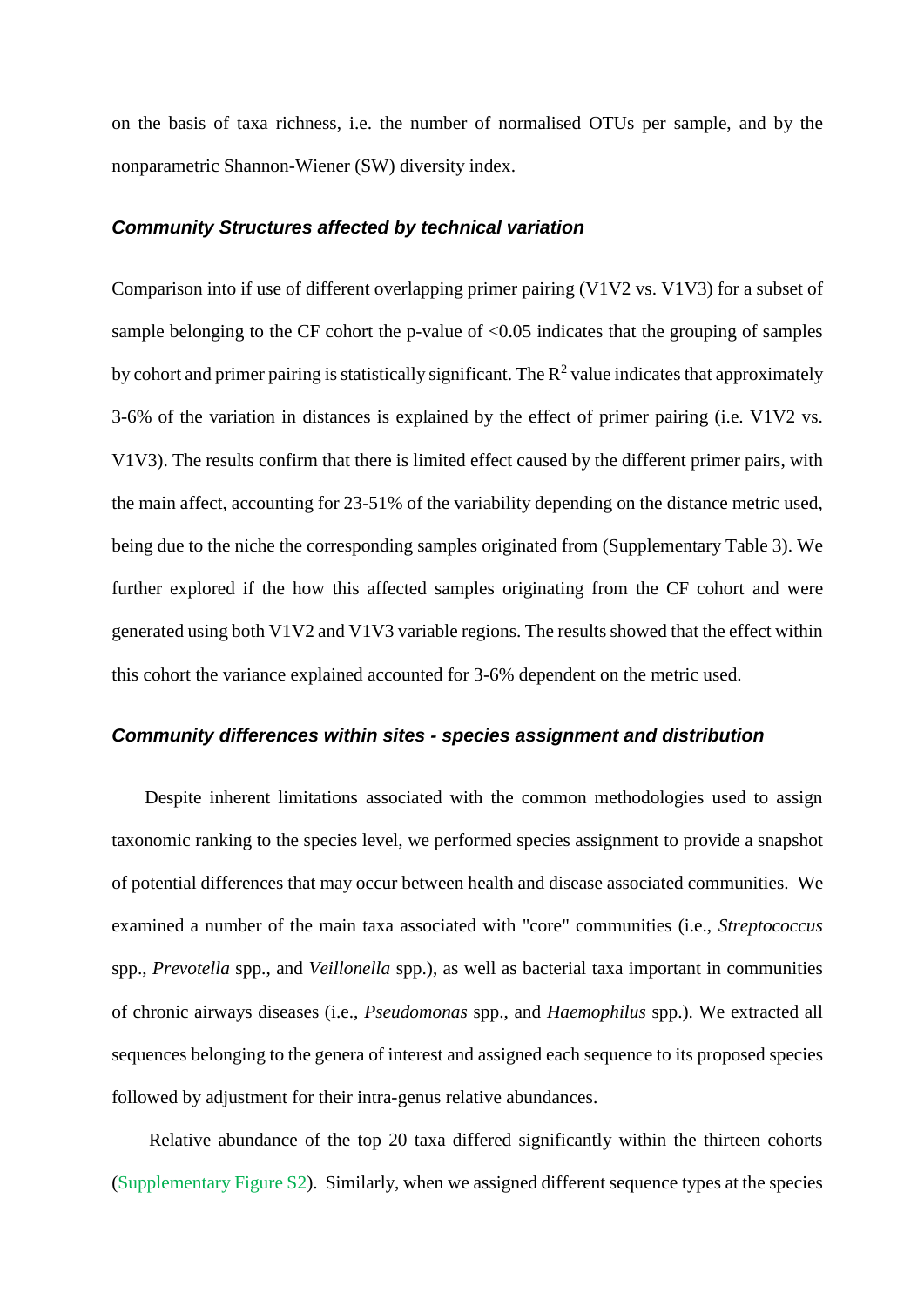level, there were differences in distribution of species-level taxa between upper and lower airways cohorts for a number of the most relevant taxa (Supplementary Table S5 [a-e]). For example, members of the genus *Streptococcus* spp. were assigned to thirteen different "species" on the basis of >1% intra-genus abundance with *Streptococcus pseudopnuemoniae* the most abundant sequence type in both the healthy upper airways and BE sputum. In contrast, in CF sputum and CFMW, *Streptococcus oralis* contributed most to intra-genus sequence abundance. *Prevotella melaninogenica* accounted for the majority of the relative abundance in all four groups. For *Veillonella* spp. the largest number of sequences was assigned to *V. atypica* in CF and BE, accounting for 53.5% and 52.4%, respectively, of the relative abundance for the genus. For the upper airways and CFMW, *V. parvula* accounted for the largest proportion of sequences within the genera, 69.12% and 54.85%, respectively. As expected, *Pseudomonas aeruginosa* accounted for the majority of the assigned sequences belonging to the genus *Pseudomonas* within CF (99.95%) and BE (99.96%) sputum. Similarly, in CF and BE sputum, *Haemophilus influenzae* accounted for 94.02% and 97.80%, of the intra-genus relative abundance, respectively. However, *H. parainfluenzae* was the dominant taxa within the upper airways and CFMW communities accounting for 73.37% and 80.11% of the intra-genus abundance, respectively (Supplementary Table S5 a-e).